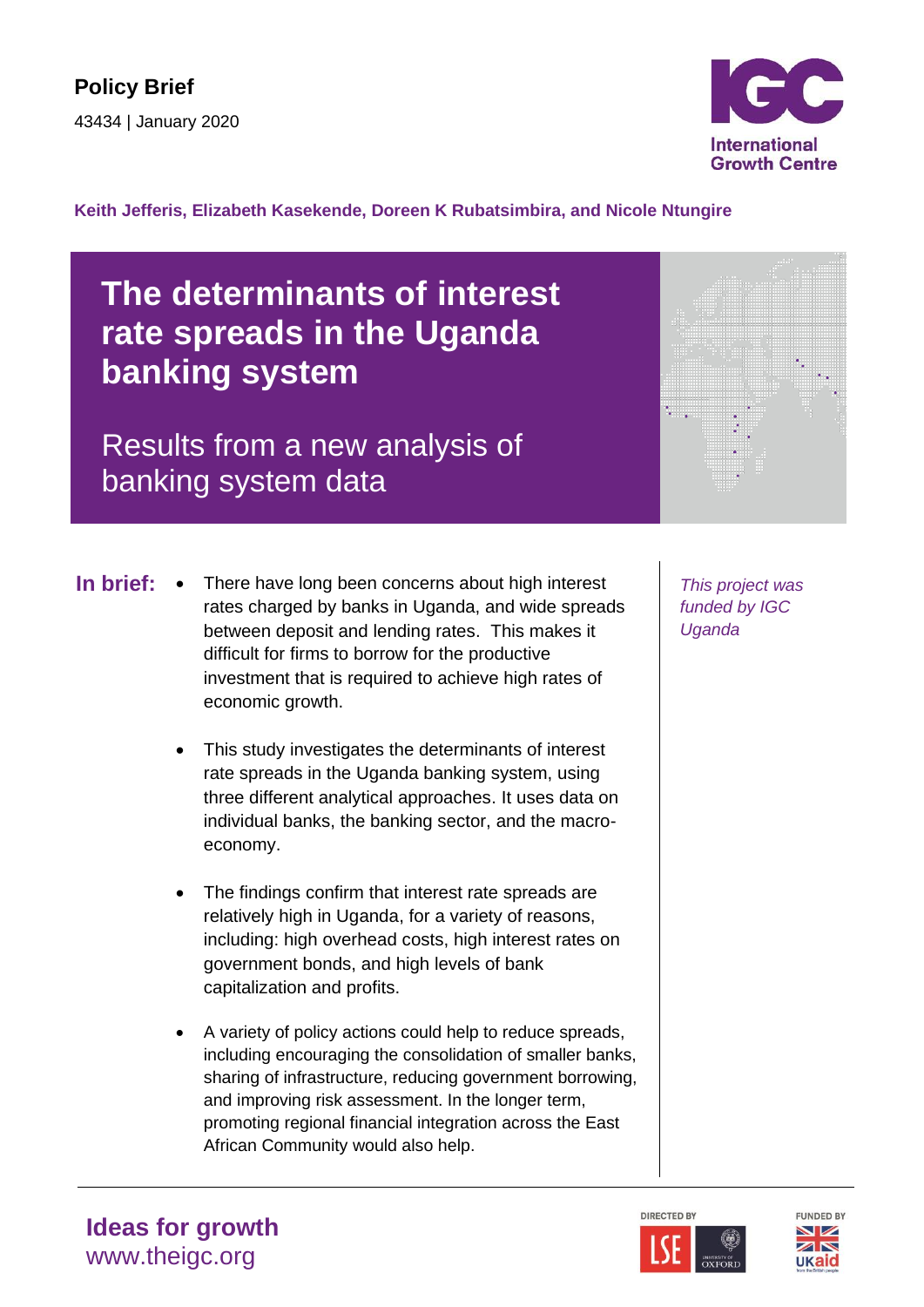## **Overview of the research**

The level of interest rates and the cost of bank credit has been a topical issue in Uganda for many years. There have been widespread perceptions that lending interest rates are high, and that this is associated with exceptionally high spreads between bank lending and deposit rates. This is a key issue, as Uganda has an ambitious development agenda in which the private sector should play a critical role, especially through investment in productive activities in manufacturing, mining, agriculture, tourism, housing, etc. Access to reasonably-priced bank credit bank credit is important in facilitating the necessary investment, alongside other sources of finance.

Concerns about high bank interest rates and spreads have persisted, even as inflation has come down and the Bank of Uganda's monetary policy regime has changed from a money targeting regime to an inflation targeting regime. At the same time the financial sector has developed, with new banks and nonbank financial institutions, which should, in principle, contribute to increased competition and financial sector efficiency.

From a policy perspective, addressing the problem of high spreads requires an understanding of the extent of the problem and its causes. Various possible explanations have been put forward; these include: high levels of bank profitability; insufficient competition; high overhead costs; high levels of policy interest rates; or regulatory requirements. The aim of this research is threefold.

- 1. To determine whether or not concerns about high spreads and bank lending rates in Uganda are justified:
- 2. To determine the factors that determine interest rate spreads and the magnitude of their impact;
- 3. To identify potential policy levers that could help to address the level of bank interest rate spreads.

To address these questions, several different research methods were used. First, a comparative analysis was undertaken of banking sector indicators in a number of eastern and southern African countries (Uganda, Kenya, Rwanda, Zambia, Botswana and South Africa), to evaluate where Uganda stands in relation to interest rate spreads and a number of other banking sector and policy variables. Second, a detailed analysis was carried out on the Uganda banking sector whereby interest rate spreads were decomposed into the various bank-level drivers, such as overhead costs and profits. Third, an econometric analysis was carried out of spreads using data on 20 individual banks over the period 2012 to 2018.

### **Key research findings**

The different components of the research revealed broadly consistent findings. The regional comparative analysis confirmed that interest spreads in Uganda are relatively high, and have been consistently so from 2007 to 2018 (*see* Figure 1), and this has been associated with high real lending rates. Ugandan banks are very highly capitalised, which in turn requires a high level of profitability to generate the return on capital that the shareholders require. It also found that official interest rates, in the form of real government bond rates, were the highest amongst the comparator countries. This influences the overall level of bank interest rates and also gives banks an incentive to hold government debt rather than make risky loans.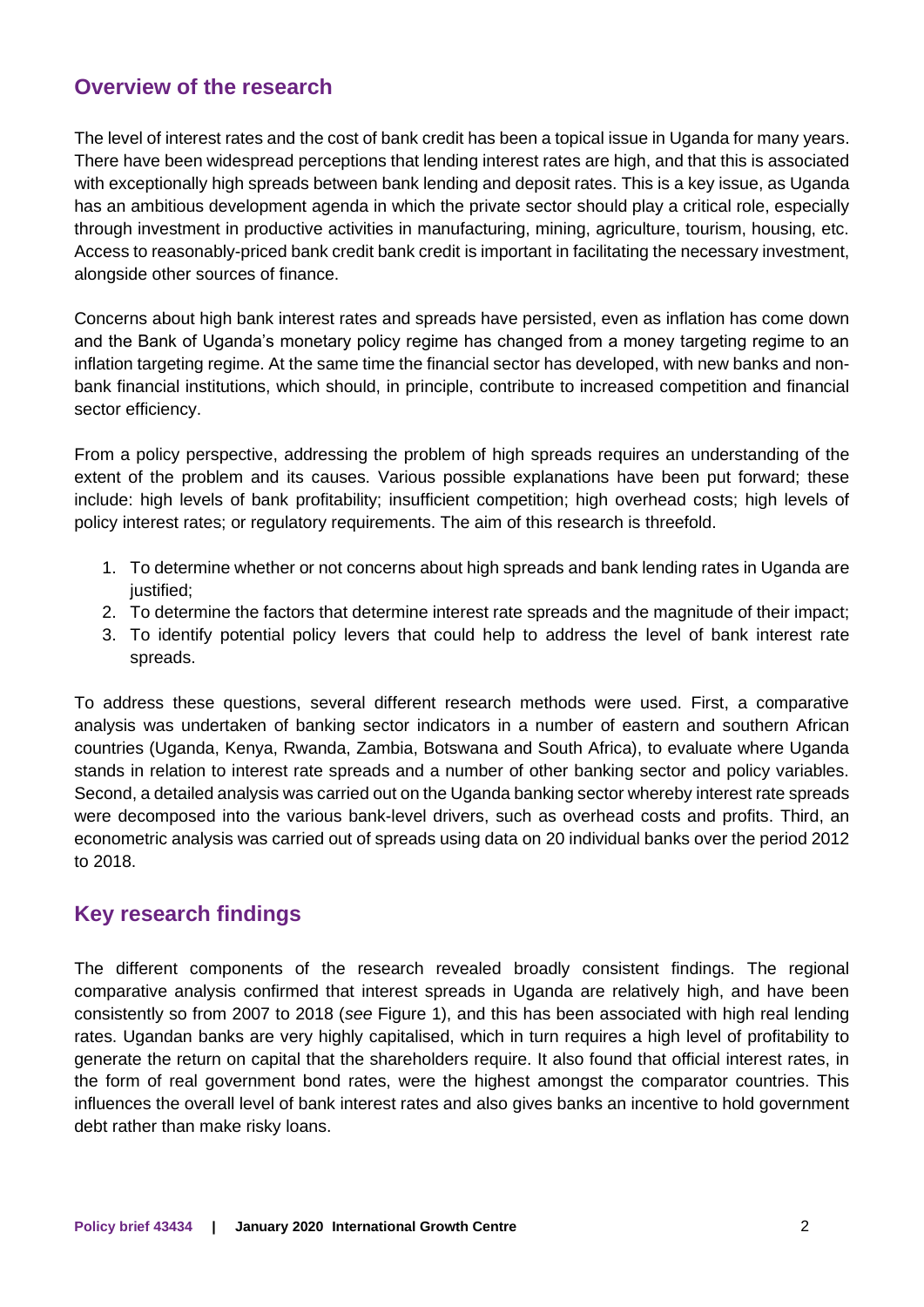



**Figure 2: Interest rate spreads of commercial banks, 2008 – 2018**



The decomposition of interest rate spreads in Ugandan banks showed that the biggest contributor was overhead costs, which accounted for 61% of spreads on average over 2008 to 2018; followed by loan loss provisions. The contribution of both of these factors has increased in recent years. Other contributors (in order of importance) include the cost of holding statutory reserves, profits, and taxes.

The econometric analysis reinforced most of the above findings. It showed that overhead costs were a consistent determinant of spreads, with other variables including the level of market concentration, rate of economic growth, profitability and real interest rates also having an influence. Interestingly, foreignowned banks demonstrated lower spreads than domestically-owned banks.